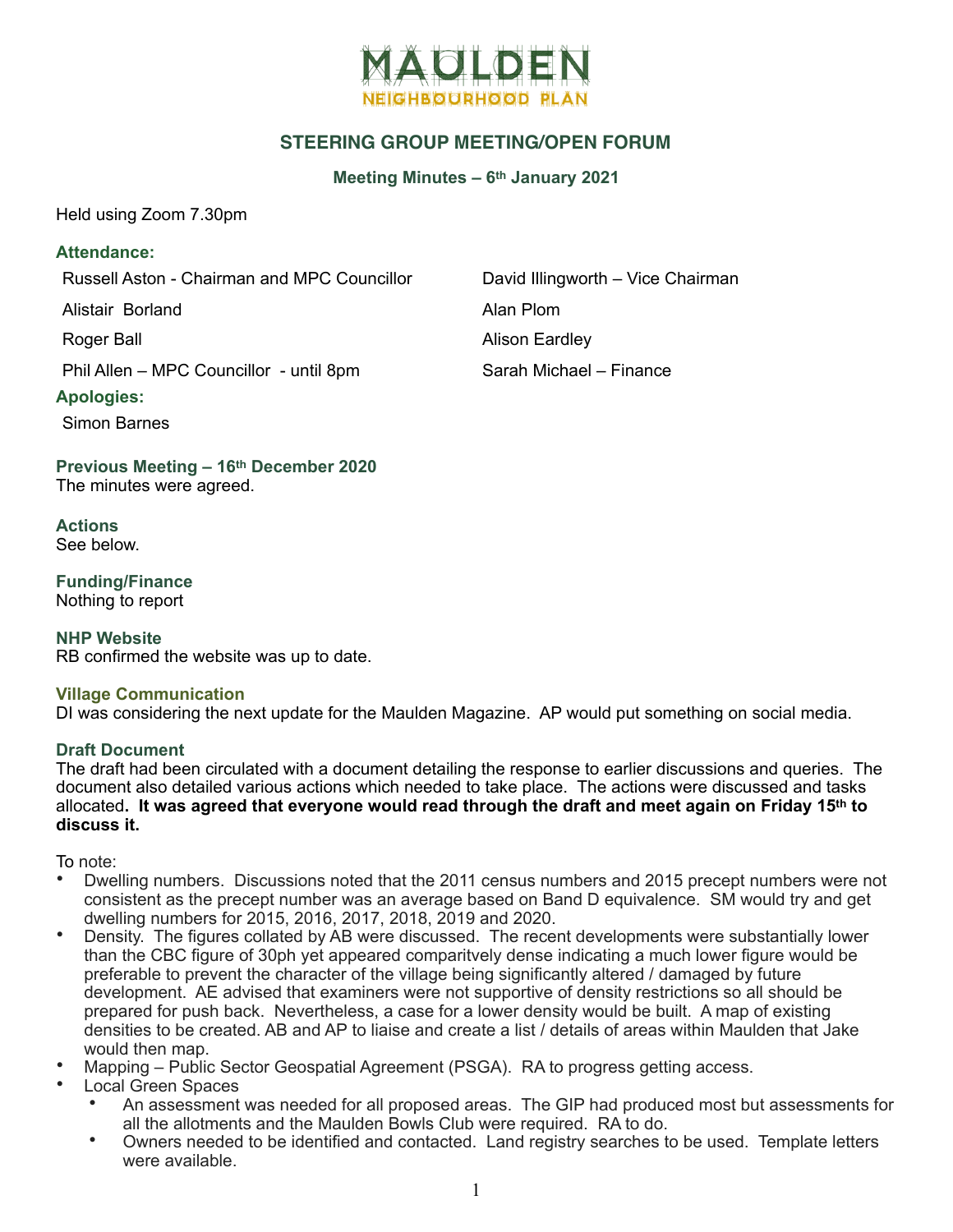- Views
	- Reasons for why they are important to be documented SM to do<br>• Werding related to viewe of the church to be created and included
	- Wording related to views of the church to be created and included. AP would speak with Jenny Keens about church views.
- Centre for Sustainable Energy AE to contact
- Local Community Facilities Existing activity regarding developments to the Village Hall to be found out. RA to do.
- Sections 8 and 9 to be combined. Section 9 Health. It may not be possible to have a GP surgery but comment to be made as it was a material response area from the questionnaire.

# **AOB** None

### **Meetings**

Next meeting Friday 15th January at 7.30pm using same Zoom details.

# **Actions**

| <b>Date</b> | <b>Action</b>                                                                                                                                                                                                                          | Who                            | Update                                                                          |
|-------------|----------------------------------------------------------------------------------------------------------------------------------------------------------------------------------------------------------------------------------------|--------------------------------|---------------------------------------------------------------------------------|
| 29<br>July  | <b>Ongoing Village Communication</b><br>MPC Update - RA<br>$\bullet$<br>Parish magazine - DI.<br>Parish notice boards. DI via John Coyle.<br>$\bullet$<br>Maulden Voice and Alternative Maulden - SB<br>$\bullet$<br>Website – RB<br>٠ | RB,<br>DI,<br>SB,<br><b>RA</b> | Ongoing<br>4 Nov - AP to take over from SB<br>18 Nov - AP, Post made<br>Ongoing |
| 4/11        | About Maulden. Details of location, brief history, etc<br>were needed. AP offered to take this on as he would<br>be able to use the 'as is' statements.                                                                                | AP                             | 18 Nov - WiP<br>Dec / Jan - WiP                                                 |
| 4/11        | Vision and Objectives (V&O)<br>Current version to be sent back to the group. RA<br>would then take these to MPC for them to be<br>ratified.                                                                                            | <b>AE</b><br>and<br>RA         | $18$ Nov - WiP<br>8 Dec – V&O not yet agreed<br>$Jan - WiP$                     |
| 4/11        | Developments<br>It would be useful to have details of all the<br>developments since 2015 in a table that could then<br>be used in the Plan.                                                                                            | PA                             | 18 Nov – With SM to complete<br>Dec - Drafted, SM to complete<br>Jan - Complete |
| 18/11       | Photographs required                                                                                                                                                                                                                   | <b>SB</b>                      | Dec - No update<br>Jan - To be considered as plan is drafted.                   |
| 18/11       | To do list to be collated                                                                                                                                                                                                              | <b>AE</b>                      | Dec - WiP<br>Jan - Complete                                                     |
| 8/12        | Density - Speak Tom at CBC re rationale                                                                                                                                                                                                | AE                             | Jan – WiP                                                                       |
| 8/12        | Density - Liaise with Jake re settlement envelope<br>mapping to allow a current estimate                                                                                                                                               | <b>AE</b>                      | Jan - WiP                                                                       |
| 8/12        | Density - Look at recent large development<br>applications and note the densities.                                                                                                                                                     | AB                             | <b>Complete</b>                                                                 |
| 8/12        | Cycle ways - An outline map to be drawn up to<br>ilustrate                                                                                                                                                                             | <b>RA</b>                      | <b>Complete</b>                                                                 |
| 6/1         | Dwelling numbers. SM would try and get dwelling<br>numbers for 2015, 2016, 2017, 2018, 2019 and<br>2020.                                                                                                                               | <b>SM</b>                      |                                                                                 |
| 6/1         | Density. A map of existing densities to be created.<br>AB and AP to liaise and collate a list and details of<br>areas that Jake would then map.                                                                                        | AB&<br><b>AP</b>               |                                                                                 |